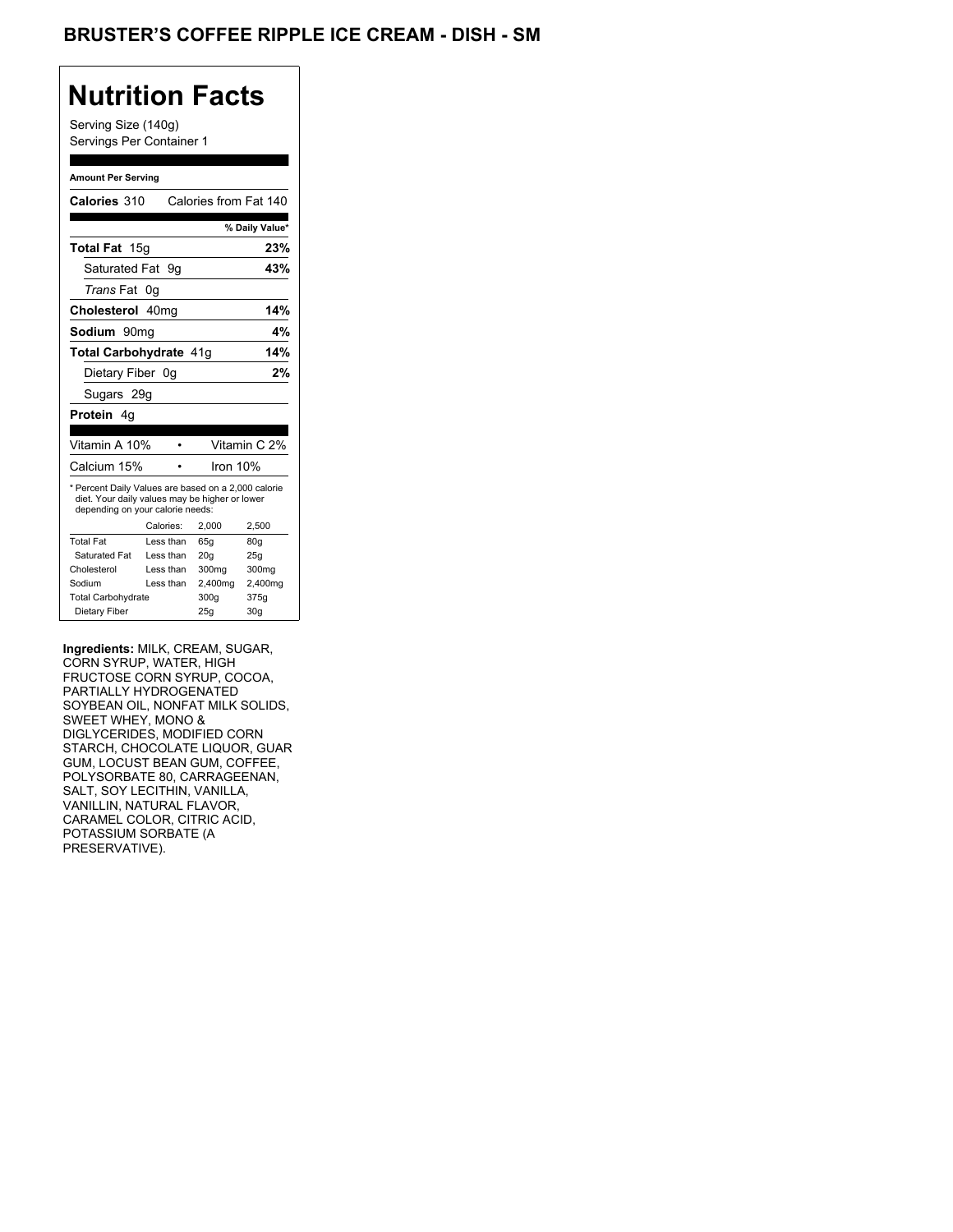## BRUSTER'S COFFEE RIPPLE ICE CREAM - DISH - REG

# Nutrition Facts

Serving Size (210g) Servings Per Container 1

### Amount Per Serving

| Calories 470                                                                                                                              |                  | Calories from Fat 200 |                |
|-------------------------------------------------------------------------------------------------------------------------------------------|------------------|-----------------------|----------------|
|                                                                                                                                           |                  |                       | % Daily Value* |
| Total Fat 23g                                                                                                                             |                  |                       | 35%            |
| Saturated Fat 13g                                                                                                                         |                  |                       | 64%            |
| Trans Fat                                                                                                                                 | 0g               |                       |                |
| Cholesterol                                                                                                                               | 60 <sub>mq</sub> |                       | 21%            |
| Sodium 140mg                                                                                                                              |                  |                       | 6%             |
| Total Carbohydrate 61g                                                                                                                    |                  |                       | 20%            |
| Dietary Fiber <1q                                                                                                                         |                  |                       | 3%             |
| Sugars 44g                                                                                                                                |                  |                       |                |
| Protein<br>6a                                                                                                                             |                  |                       |                |
|                                                                                                                                           |                  |                       |                |
| Vitamin A 15%                                                                                                                             |                  |                       | Vitamin C 4%   |
| Calcium 20%                                                                                                                               |                  | Iron 15%              |                |
| * Percent Daily Values are based on a 2,000 calorie<br>diet. Your daily values may be higher or lower<br>depending on your calorie needs: |                  |                       |                |
|                                                                                                                                           | Calories:        | 2.000                 | 2.500          |
| <b>Total Fat</b>                                                                                                                          | Less than        | 65q                   | 80q            |
| Saturated Fat                                                                                                                             | Less than        | 20q                   | 25g            |
| Cholesterol                                                                                                                               | Less than        | 300mg                 | 300mg          |
| Sodium                                                                                                                                    | Less than        | 2,400mg               | 2,400mg        |
| <b>Total Carbohydrate</b>                                                                                                                 |                  | 300g                  | 375g           |
| Dietary Fiber                                                                                                                             |                  | 25q                   | 30q            |

Ingredients: MILK, CREAM, SUGAR, CORN SYRUP, WATER, HIGH FRUCTOSE CORN SYRUP, COCOA, PARTIALLY HYDROGENATED SOYBEAN OIL, NONFAT MILK SOLIDS, SWEET WHEY, MONO & DIGLYCERIDES, MODIFIED CORN STARCH, CHOCOLATE LIQUOR, GUAR GUM, LOCUST BEAN GUM, COFFEE, POLYSORBATE 80, CARRAGEENAN, SALT, SOY LECITHIN, VANILLA, VANILLIN, NATURAL FLAVOR, CARAMEL COLOR, CITRIC ACID, POTASSIUM SORBATE (A PRESERVATIVE).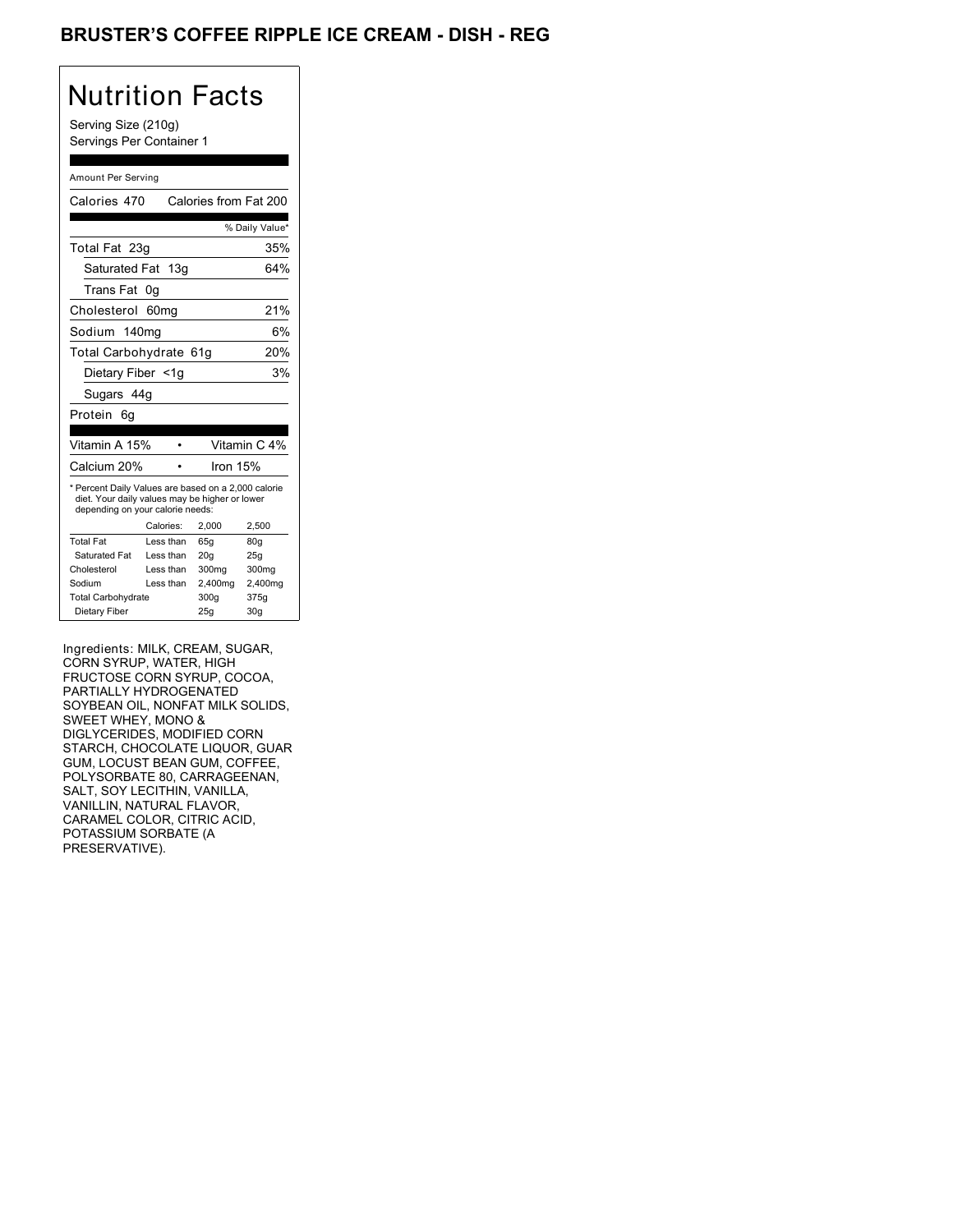## BRUSTER'S COFFEE RIPPLE ICE CREAM - DISH - LG

# Nutrition Facts

Serving Size (280g) Servings Per Container 1

#### Amount Per Serving

| Calories 630                                                                                                                              |                  | Calories from Fat 270 |                 |
|-------------------------------------------------------------------------------------------------------------------------------------------|------------------|-----------------------|-----------------|
|                                                                                                                                           |                  |                       | % Daily Value*  |
| Total Fat 30g                                                                                                                             |                  |                       | 46%             |
| Saturated Fat 17g                                                                                                                         |                  |                       | 86%             |
| Trans Fat                                                                                                                                 | 0.5g             |                       |                 |
| Cholesterol                                                                                                                               | 80 <sub>mq</sub> |                       | 27%             |
| Sodium 180mg                                                                                                                              |                  |                       | 8%              |
| Total Carbohydrate 81g                                                                                                                    |                  |                       | 27%             |
| Dietary Fiber <1g                                                                                                                         |                  |                       | 3%              |
|                                                                                                                                           | Sugars 58g       |                       |                 |
| Protein 8q                                                                                                                                |                  |                       |                 |
|                                                                                                                                           |                  |                       |                 |
| Vitamin A 20%                                                                                                                             |                  |                       | Vitamin C 4%    |
| Calcium 25%                                                                                                                               |                  | lron 20%              |                 |
| * Percent Daily Values are based on a 2,000 calorie<br>diet. Your daily values may be higher or lower<br>depending on your calorie needs: |                  |                       |                 |
|                                                                                                                                           | Calories:        | 2.000                 | 2,500           |
| <b>Total Fat</b>                                                                                                                          | Less than        | 65q                   | 80g             |
| Saturated Fat                                                                                                                             | Less than        | 20q                   | 25q             |
| Cholesterol                                                                                                                               | Less than        | 300mg                 | 300mg           |
| Sodium                                                                                                                                    | Less than        | 2,400mg               | 2,400mg         |
| <b>Total Carbohydrate</b>                                                                                                                 |                  | 300g                  | 375g            |
| Dietary Fiber                                                                                                                             |                  | 25q                   | 30 <sub>q</sub> |

Ingredients: MILK, CREAM, SUGAR, CORN SYRUP, WATER, HIGH FRUCTOSE CORN SYRUP, COCOA, PARTIALLY HYDROGENATED SOYBEAN OIL, NONFAT MILK SOLIDS, SWEET WHEY, MONO & DIGLYCERIDES, MODIFIED CORN STARCH, CHOCOLATE LIQUOR, GUAR GUM, LOCUST BEAN GUM, COFFEE, POLYSORBATE 80, CARRAGEENAN, SALT, SOY LECITHIN, VANILLA, VANILLIN, NATURAL FLAVOR, CARAMEL COLOR, CITRIC ACID, POTASSIUM SORBATE (A PRESERVATIVE).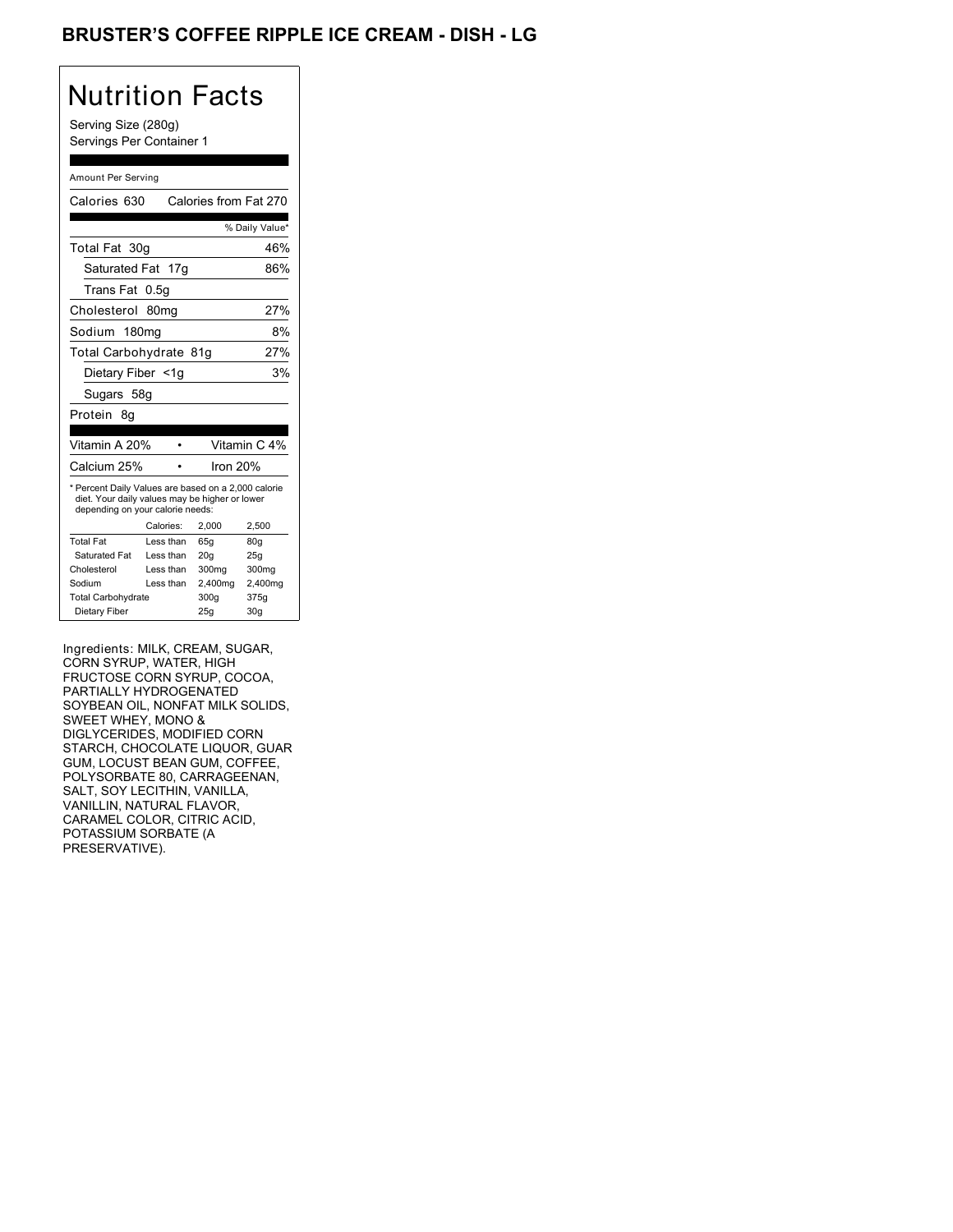### BRUSTER'S COFFEE RIPPLE ICE CREAM - SUGAR CONE - SM

# Nutrition Facts

Serving Size (153g) Servings Per Container 1

### Amount Per Serving

| Calories 370           | Calories from Fat 140                               |
|------------------------|-----------------------------------------------------|
|                        | % Daily Value*                                      |
| Total Fat 15g          | 24%                                                 |
| Saturated Fat 9q       | 43%                                                 |
| Trans Fat 0q           |                                                     |
| Cholesterol 40mg       | 14%                                                 |
| Sodium 110mg           | 5%                                                  |
| Total Carbohydrate 53g | 18%                                                 |
| Dietary Fiber 0g       | 2%                                                  |
| Sugars 32g             |                                                     |
| Protein 5q             |                                                     |
| Vitamin A 10%          | Vitamin C 2%                                        |
| Calcium 15%            | Iron $10%$                                          |
| diet.                  | * Percent Daily Values are based on a 2,000 calorie |

Ingredients: MILK, CREAM, SUGAR, CORN SYRUP, WATER, HIGH FRUCTOSE CORN SYRUP, COCOA, PARTIALLY HYDROGENATED SOYBEAN OIL, NONFAT MILK SOLIDS, SWEET WHEY, MONO & DIGLYCERIDES, MODIFIED CORN STARCH, CHOCOLATE LIQUOR, GUAR GUM, LOCUST BEAN GUM, COFFEE, POLYSORBATE 80, CARRAGEENAN, SALT, SOY LECITHIN, VANILLA, VANILLIN, NATURAL FLAVOR, CARAMEL COLOR, CITRIC ACID, POTASSIUM SORBATE (A PRESERVATIVE). SUGAR CONE: ENRICHED WHEAT FLOUR (ENRICHED WITH NIACIN, REDUCED IRON, THIAMIN MONONITRATE, RIBOFLAVIN, FOLIC ACID), TAPIOCA FLOUR, SUGAR, VEGETABLE SHORTENING (SOYBEAN AND/OR CANOLA OIL, MODIFIED PALM OIL, SOY LECITHIN, AND/OR PARTIALLY HYDROGENATED SOYBEAN OIL), OAT FIBER AND/OR VEGETABLE FIBER, SALT, CARAMEL COLOR, ARTIFICIAL FLAVOR, SOY LECITHIN.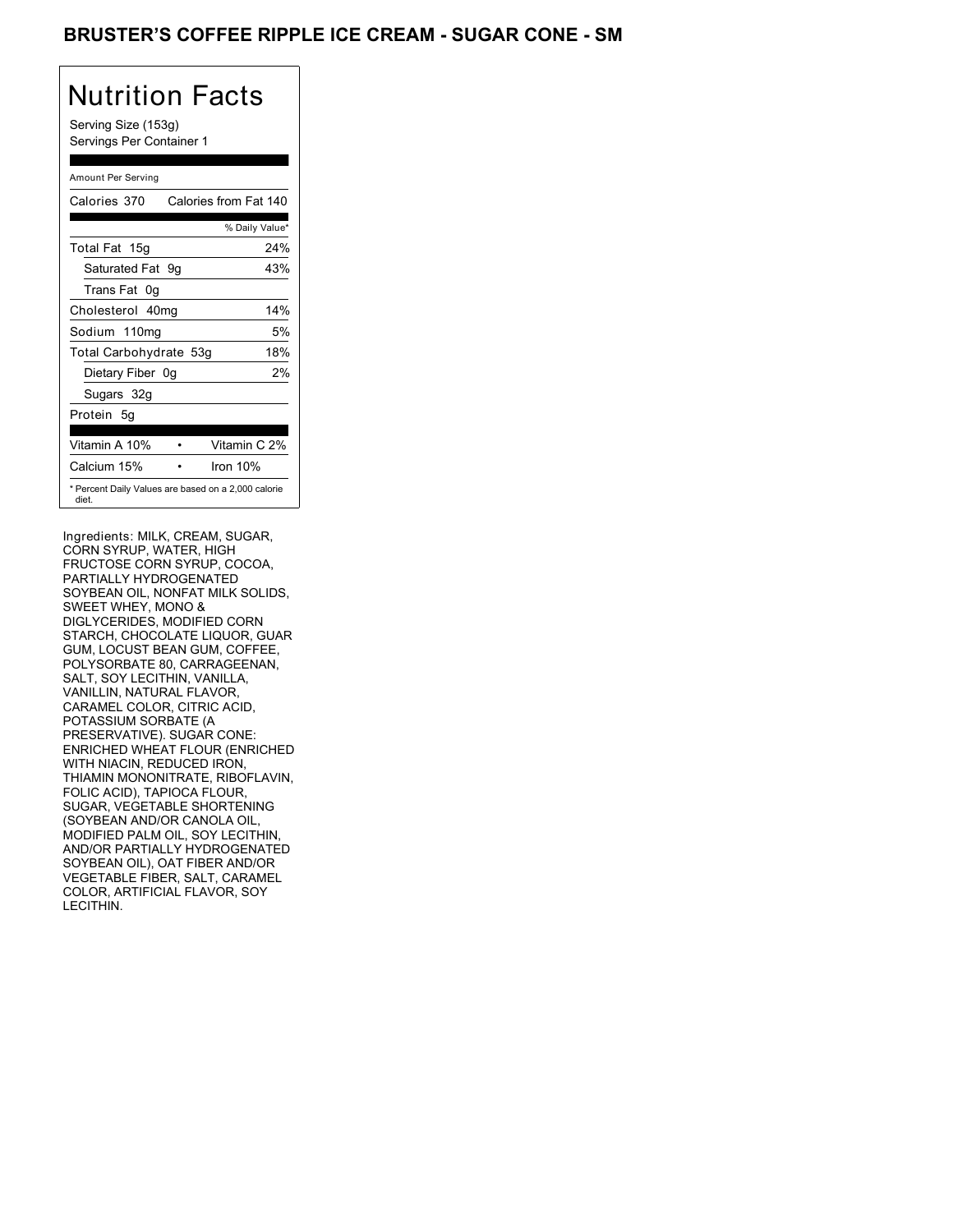## BRUSTER'S COFFEE RIPPLE ICE CREAM - SUGAR CONE - REG

# Nutrition Facts

Serving Size (223g) Servings Per Container 1

### Amount Per Serving

| Calories 520           | Calories from Fat 210                               |
|------------------------|-----------------------------------------------------|
|                        | % Daily Value*                                      |
| Total Fat 23g          | 35%                                                 |
| Saturated Fat 13g      | 64%                                                 |
| Trans Fat 0q           |                                                     |
| Cholesterol 60mg       | 21%                                                 |
| Sodium 160mg           | 7%                                                  |
| Total Carbohydrate 73g | 24%                                                 |
| Dietary Fiber <1g      | 3%                                                  |
| Sugars 47g             |                                                     |
| Protein 7q             |                                                     |
| Vitamin A 15%          | Vitamin C 4%                                        |
| Calcium 20%            | Iron $15%$                                          |
| diet.                  | * Percent Daily Values are based on a 2,000 calorie |

Ingredients: MILK, CREAM, SUGAR, CORN SYRUP, WATER, HIGH FRUCTOSE CORN SYRUP, COCOA, PARTIALLY HYDROGENATED SOYBEAN OIL, NONFAT MILK SOLIDS, SWEET WHEY, MONO & DIGLYCERIDES, MODIFIED CORN STARCH, CHOCOLATE LIQUOR, GUAR GUM, LOCUST BEAN GUM, COFFEE, POLYSORBATE 80, CARRAGEENAN, SALT, SOY LECITHIN, VANILLA, VANILLIN, NATURAL FLAVOR, CARAMEL COLOR, CITRIC ACID, POTASSIUM SORBATE (A PRESERVATIVE). SUGAR CONE: ENRICHED WHEAT FLOUR (ENRICHED WITH NIACIN, REDUCED IRON, THIAMIN MONONITRATE, RIBOFLAVIN, FOLIC ACID), TAPIOCA FLOUR, SUGAR, VEGETABLE SHORTENING (SOYBEAN AND/OR CANOLA OIL, MODIFIED PALM OIL, SOY LECITHIN, AND/OR PARTIALLY HYDROGENATED SOYBEAN OIL), OAT FIBER AND/OR VEGETABLE FIBER, SALT, CARAMEL COLOR, ARTIFICIAL FLAVOR, SOY LECITHIN.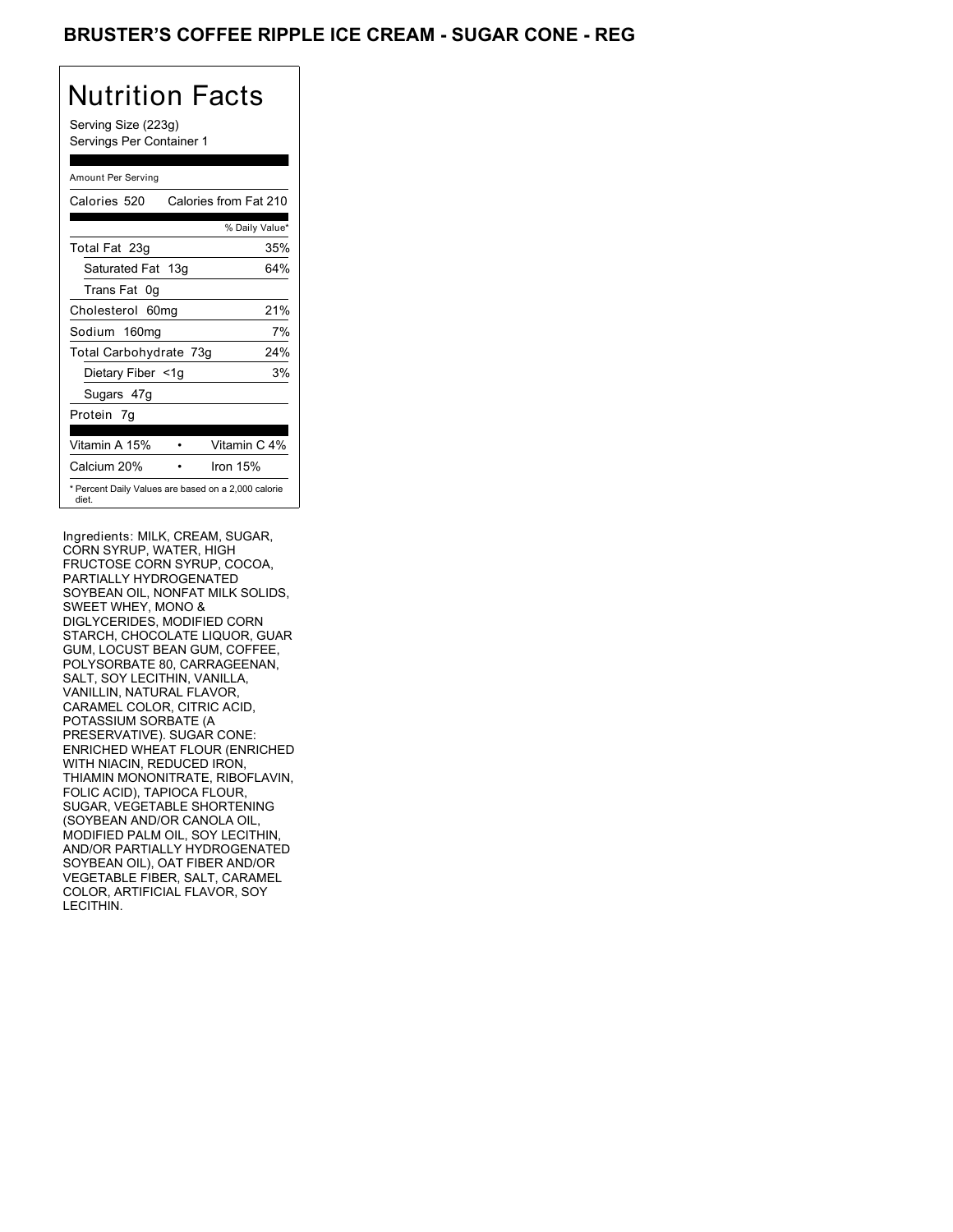## BRUSTER'S COFFEE RIPPLE ICE CREAM - SUGAR CONE - LG

# Nutrition Facts

Serving Size (293g) Servings Per Container 1

### Amount Per Serving

| Calories 680           | Calories from Fat 270                               |
|------------------------|-----------------------------------------------------|
|                        | % Daily Value*                                      |
| Total Fat 30g          | 47%                                                 |
| Saturated Fat 17g      | 86%                                                 |
| Trans Fat 0.5g         |                                                     |
| Cholesterol 80mg       | 27%                                                 |
| Sodium 200mg           | 9%                                                  |
| Total Carbohydrate 93g | 31%                                                 |
| Dietary Fiber <1g      | 3%                                                  |
| Sugars 61g             |                                                     |
| Protein 9q             |                                                     |
| Vitamin A 20%          | Vitamin C 4%                                        |
| Calcium 30%            | Iron $20%$                                          |
| diet.                  | * Percent Daily Values are based on a 2,000 calorie |

Ingredients: MILK, CREAM, SUGAR, CORN SYRUP, WATER, HIGH FRUCTOSE CORN SYRUP, COCOA, PARTIALLY HYDROGENATED SOYBEAN OIL, NONFAT MILK SOLIDS, SWEET WHEY, MONO & DIGLYCERIDES, MODIFIED CORN STARCH, CHOCOLATE LIQUOR, GUAR GUM, LOCUST BEAN GUM, COFFEE, POLYSORBATE 80, CARRAGEENAN, SALT, SOY LECITHIN, VANILLA, VANILLIN, NATURAL FLAVOR, CARAMEL COLOR, CITRIC ACID, POTASSIUM SORBATE (A PRESERVATIVE). SUGAR CONE: ENRICHED WHEAT FLOUR (ENRICHED WITH NIACIN, REDUCED IRON, THIAMIN MONONITRATE, RIBOFLAVIN, FOLIC ACID), TAPIOCA FLOUR, SUGAR, VEGETABLE SHORTENING (SOYBEAN AND/OR CANOLA OIL, MODIFIED PALM OIL, SOY LECITHIN, AND/OR PARTIALLY HYDROGENATED SOYBEAN OIL), OAT FIBER AND/OR VEGETABLE FIBER, SALT, CARAMEL COLOR, ARTIFICIAL FLAVOR, SOY LECITHIN.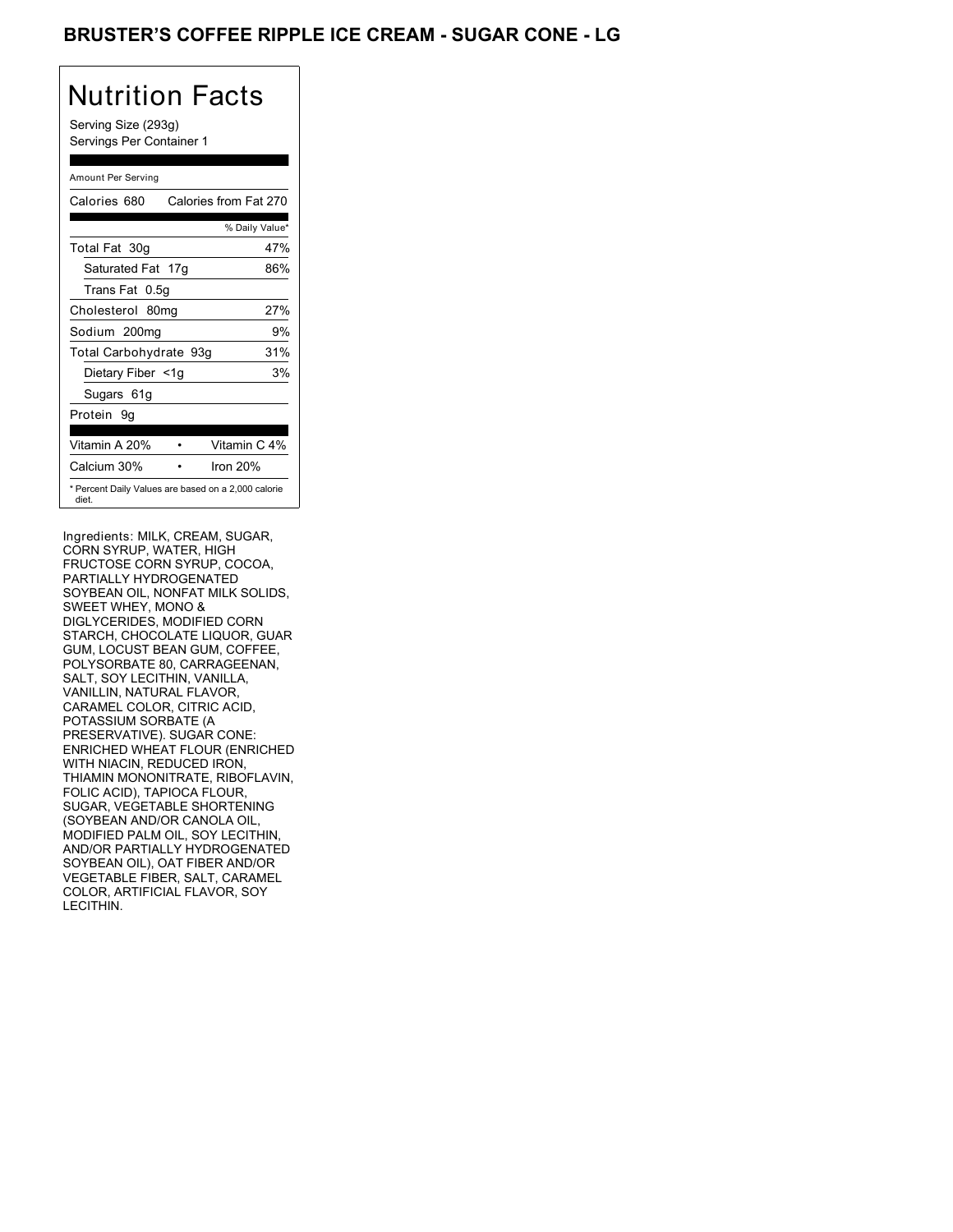## BRUSTER'S COFFEE RIPPLE ICE CREAM - CAKE CONE - SM

## Nutrition Facts

Serving Size (146g) Servings Per Container 1

### Amount Per Serving

| Calories 340           | Calories from Fat 140                               |
|------------------------|-----------------------------------------------------|
|                        | % Daily Value*                                      |
| Total Fat 15g          | 23%                                                 |
| Saturated Fat 9g       | 43%                                                 |
| Trans Fat 0q           |                                                     |
| Cholesterol 40mg       | 14%                                                 |
| Sodium 100mg           | $4\%$                                               |
| Total Carbohydrate 46g | 15%                                                 |
| Dietary Fiber 0g       | 2%                                                  |
| Sugars 29g             |                                                     |
| Protein 5q             |                                                     |
| Vitamin A 10%          | Vitamin C 2%                                        |
| Calcium 15%            | Iron $10%$                                          |
| diet.                  | * Percent Daily Values are based on a 2,000 calorie |

Ingredients: MILK, CREAM, SUGAR, CORN SYRUP, WATER, HIGH FRUCTOSE CORN SYRUP, COCOA, PARTIALLY HYDROGENATED SOYBEAN OIL, NONFAT MILK SOLIDS, SWEET WHEY, MONO & DIGLYCERIDES, MODIFIED CORN STARCH, CHOCOLATE LIQUOR, GUAR GUM, LOCUST BEAN GUM, COFFEE, POLYSORBATE 80, CARRAGEENAN, SALT, SOY LECITHIN, VANILLA, VANILLIN, NATURAL FLAVOR, CARAMEL COLOR, CITRIC ACID, POTASSIUM SORBATE (A PRESERVATIVE). CAKE CONE: ENRICHED WHEAT FLOUR (ENRICHED WITH NIACIN, REDUCED IRON, THIAMIN MONONITRATE, RIBOFLAVIN, FOLIC ACID), TAPIOCA FLOUR, SUGAR, VEGETABLE OIL SHORTENING (SOYBEAN AND/OR CANOLA OIL, MODIFIED PALM OIL, SOY LECITHIN, AND/OR PARTIALLY HYDROGENATED SOYBEAN OIL), LEAVENING (SODIUM BICARBONATE, AMMONIUM BICARBONATE), SALT, NATURAL FLAVOR, ANNATTO (VEGETABLE COLOR).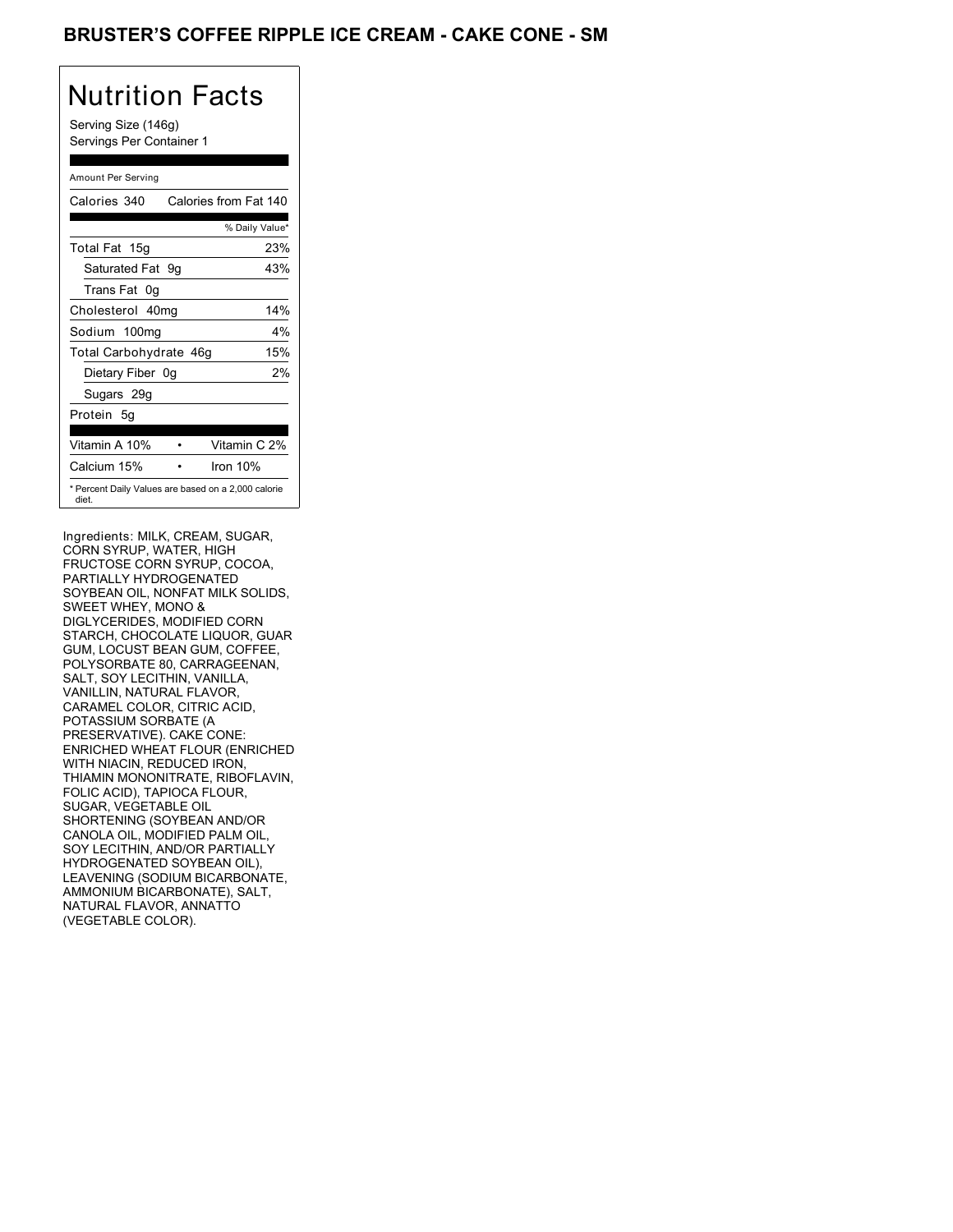## BRUSTER'S COFFEE RIPPLE ICE CREAM - CAKE CONE - REG

## Nutrition Facts

Serving Size (216g) Servings Per Container 1

### Amount Per Serving

| Calories 500                                                 | Calories from Fat 200 |
|--------------------------------------------------------------|-----------------------|
|                                                              | % Daily Value*        |
| Total Fat 23g                                                | 35%                   |
| Saturated Fat 13g                                            | 64%                   |
| Trans Fat 0q                                                 |                       |
| Cholesterol 60mg                                             | 21%                   |
| Sodium 150mg                                                 | 6%                    |
| Total Carbohydrate 66g                                       | 22%                   |
| Dietary Fiber <1g                                            | 3%                    |
| Sugars 44g                                                   |                       |
| Protein 7q                                                   |                       |
| Vitamin A 15%                                                | Vitamin C 4%          |
| Calcium 20%                                                  | Iron $15%$            |
| * Percent Daily Values are based on a 2,000 calorie<br>diet. |                       |

Ingredients: MILK, CREAM, SUGAR, CORN SYRUP, WATER, HIGH FRUCTOSE CORN SYRUP, COCOA, PARTIALLY HYDROGENATED SOYBEAN OIL, NONFAT MILK SOLIDS, SWEET WHEY, MONO & DIGLYCERIDES, MODIFIED CORN STARCH, CHOCOLATE LIQUOR, GUAR GUM, LOCUST BEAN GUM, COFFEE, POLYSORBATE 80, CARRAGEENAN, SALT, SOY LECITHIN, VANILLA, VANILLIN, NATURAL FLAVOR, CARAMEL COLOR, CITRIC ACID, POTASSIUM SORBATE (A PRESERVATIVE). CAKE CONE: ENRICHED WHEAT FLOUR (ENRICHED WITH NIACIN, REDUCED IRON, THIAMIN MONONITRATE, RIBOFLAVIN, FOLIC ACID), TAPIOCA FLOUR, SUGAR, VEGETABLE OIL SHORTENING (SOYBEAN AND/OR CANOLA OIL, MODIFIED PALM OIL, SOY LECITHIN, AND/OR PARTIALLY HYDROGENATED SOYBEAN OIL), LEAVENING (SODIUM BICARBONATE, AMMONIUM BICARBONATE), SALT, NATURAL FLAVOR, ANNATTO (VEGETABLE COLOR).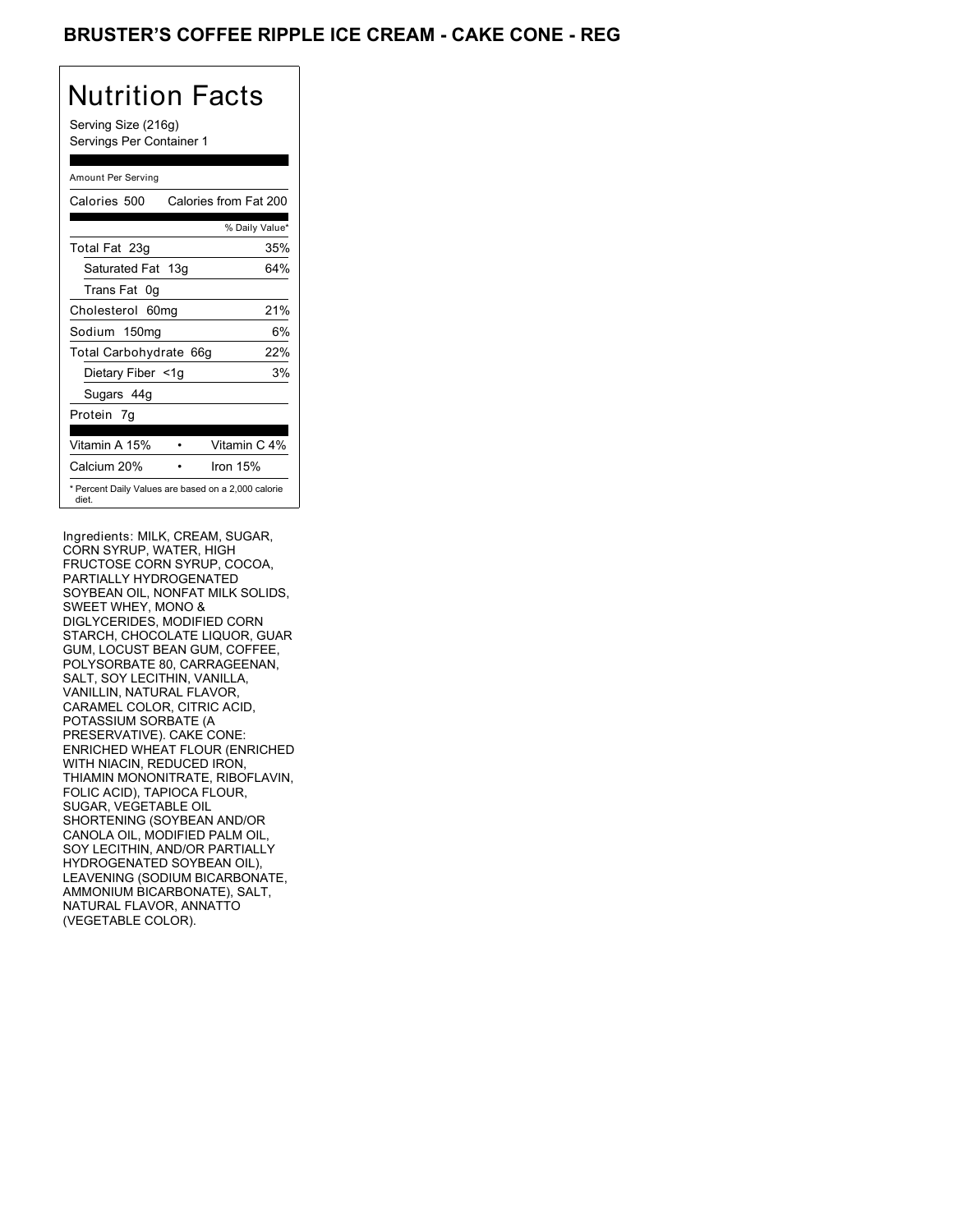## BRUSTER'S COFFEE RIPPLE ICE CREAM - CAKE CONE - LG

# Nutrition Facts

Serving Size (286g) Servings Per Container 1

### Amount Per Serving

| Calories 650           | Calories from Fat 270                               |
|------------------------|-----------------------------------------------------|
|                        | % Daily Value*                                      |
| Total Fat 30g          | 47%                                                 |
| Saturated Fat 17g      | 86%                                                 |
| Trans Fat 0.5g         |                                                     |
| Cholesterol 80mg       | 27%                                                 |
| Sodium 190mg           | 8%                                                  |
| Total Carbohydrate 86g | 29%                                                 |
| Dietary Fiber <1g      | 3%                                                  |
| Sugars 58g             |                                                     |
| Protein 9q             |                                                     |
| Vitamin A 20%          | Vitamin C 4%                                        |
| Calcium 25%            | Iron $20%$                                          |
| diet.                  | * Percent Daily Values are based on a 2,000 calorie |

Ingredients: MILK, CREAM, SUGAR, CORN SYRUP, WATER, HIGH FRUCTOSE CORN SYRUP, COCOA, PARTIALLY HYDROGENATED SOYBEAN OIL, NONFAT MILK SOLIDS, SWEET WHEY, MONO & DIGLYCERIDES, MODIFIED CORN STARCH, CHOCOLATE LIQUOR, GUAR GUM, LOCUST BEAN GUM, COFFEE, POLYSORBATE 80, CARRAGEENAN, SALT, SOY LECITHIN, VANILLA, VANILLIN, NATURAL FLAVOR, CARAMEL COLOR, CITRIC ACID, POTASSIUM SORBATE (A PRESERVATIVE). CAKE CONE: ENRICHED WHEAT FLOUR (ENRICHED WITH NIACIN, REDUCED IRON, THIAMIN MONONITRATE, RIBOFLAVIN, FOLIC ACID), TAPIOCA FLOUR, SUGAR, VEGETABLE OIL SHORTENING (SOYBEAN AND/OR CANOLA OIL, MODIFIED PALM OIL, SOY LECITHIN, AND/OR PARTIALLY HYDROGENATED SOYBEAN OIL), LEAVENING (SODIUM BICARBONATE, AMMONIUM BICARBONATE), SALT, NATURAL FLAVOR, ANNATTO (VEGETABLE COLOR).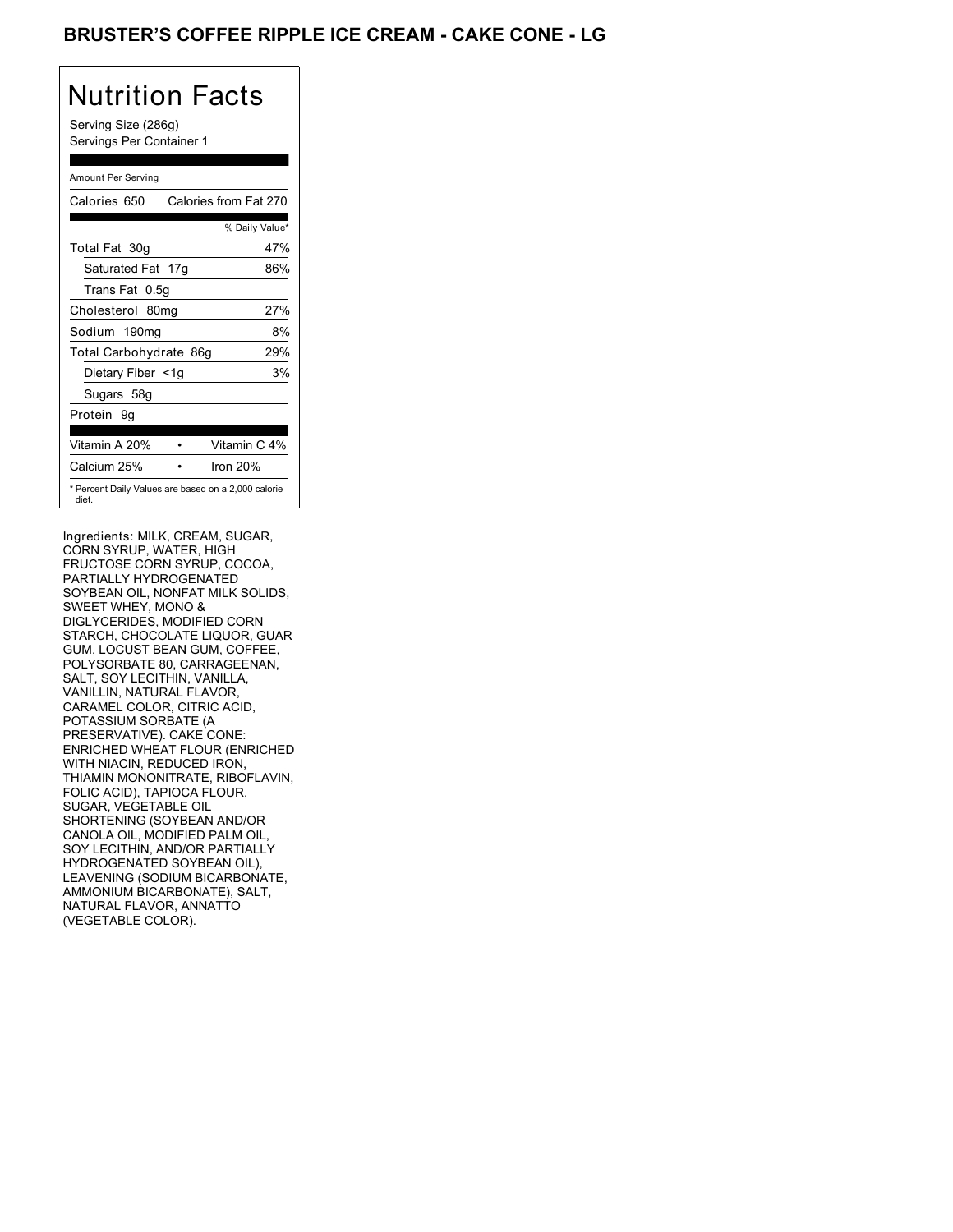## BRUSTER'S COFFEE RIPPLE ICE CREAM - WAFFLE CONE - SM

# Nutrition Facts

Serving Size (170g) Servings Per Container 1

### Amount Per Serving

| Calories 440                                                 |  | Calories from Fat 160 |
|--------------------------------------------------------------|--|-----------------------|
|                                                              |  | % Daily Value*        |
| Total Fat 18g                                                |  | 28%                   |
| Saturated Fat 9q                                             |  | 47%                   |
| Trans Fat 0q                                                 |  |                       |
| Cholesterol 50mg                                             |  | 16%                   |
| Sodium 90mq                                                  |  | $4\%$                 |
| Total Carbohydrate 63g                                       |  | 21%                   |
| Dietary Fiber 0g                                             |  | 2%                    |
| Sugars 39g                                                   |  |                       |
| Protein 6g                                                   |  |                       |
| Vitamin A 10%                                                |  | Vitamin C 2%          |
| Calcium 15%                                                  |  | Iron 10%              |
| * Percent Daily Values are based on a 2,000 calorie<br>diet. |  |                       |

Ingredients: MILK, CREAM, SUGAR, CORN SYRUP, WATER, HIGH FRUCTOSE CORN SYRUP, COCOA, PARTIALLY HYDROGENATED SOYBEAN OIL, NONFAT MILK SOLIDS, SWEET WHEY, MONO & DIGLYCERIDES, MODIFIED CORN STARCH, CHOCOLATE LIQUOR, GUAR GUM, LOCUST BEAN GUM, COFFEE, POLYSORBATE 80, CARRAGEENAN, SALT, SOY LECITHIN, VANILLA, VANILLIN, NATURAL FLAVOR, CARAMEL COLOR, CITRIC ACID, POTASSIUM SORBATE (A PRESERVATIVE). WAFFLE CONE: ENRICHED BLEACHED WHEAT FLOUR (ENRICHED WITH NIACIN, REDUCED IRON, THIAMIN MONONITRATE, RIBOFLAVIN, FOLIC ACID), SUGAR, VEGETABLE SHORTENING (PARTIALLY HYDROGENATED SOYBEAN AND COTTONSEED OILS), WHOLE EGG, ARTIFICIAL FLAVOR (INCLUDING MALTODEXTRIN, MODIFIED CORNSTARCH, BUTTER, BUTTERMILK), DEXTROSE, SOY LECITHIN, ARTIFICIAL VANILLA FLAVOR.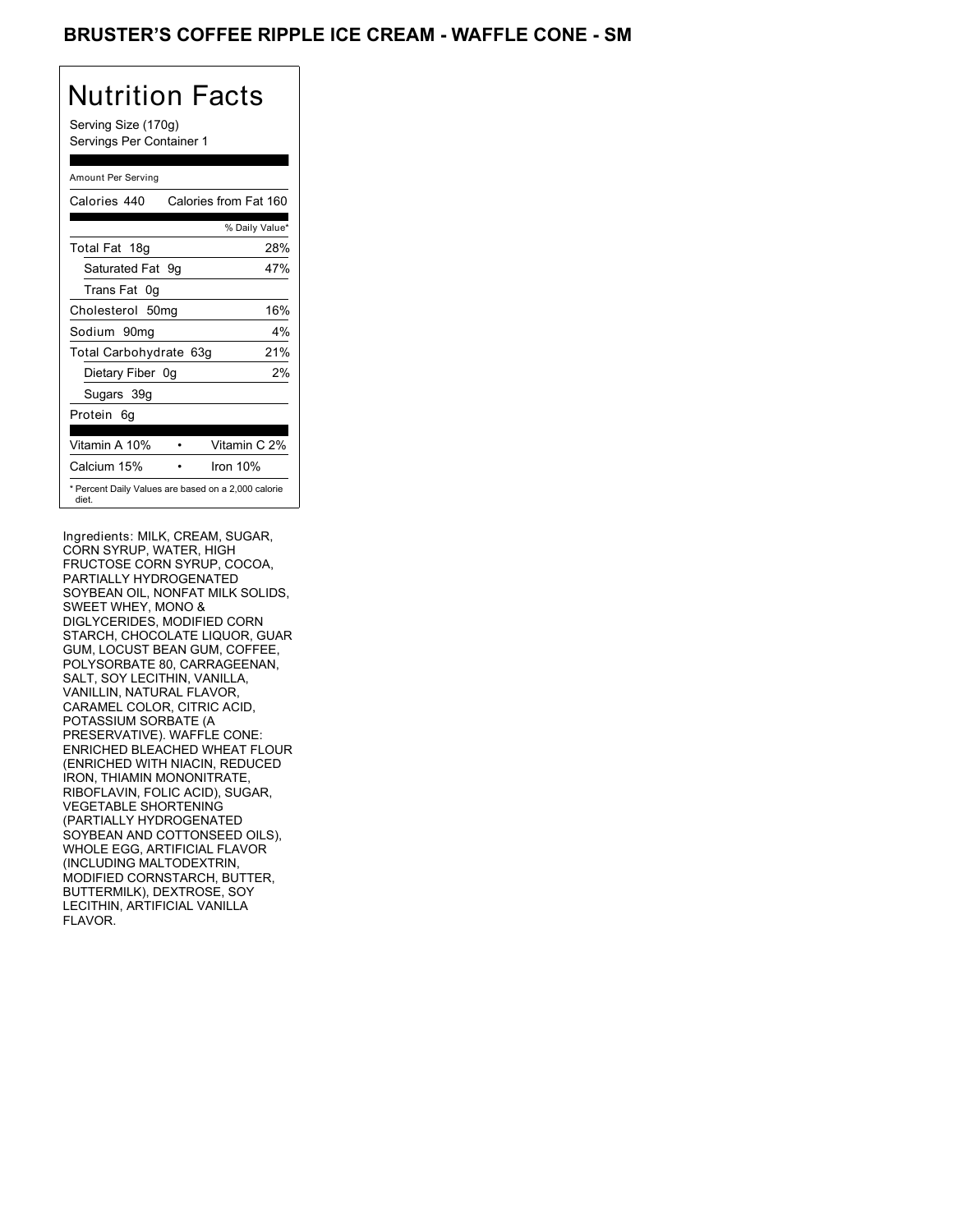## BRUSTER'S COFFEE RIPPLE ICE CREAM - WAFFLE CONE - REG

## Nutrition Facts

Serving Size (240g) Servings Per Container 1

### Amount Per Serving

| Calories 600                                                 | Calories from Fat 230 |
|--------------------------------------------------------------|-----------------------|
|                                                              | % Daily Value*        |
| Total Fat 26g                                                | 40%                   |
| Saturated Fat 14g                                            | 68%                   |
| Trans Fat 0q                                                 |                       |
| Cholesterol 70mg                                             | 23%                   |
| Sodium 140mg                                                 | 6%                    |
| Total Carbohydrate 84g                                       | 28%                   |
| Dietary Fiber <1g                                            | 3%                    |
| Sugars 54g                                                   |                       |
| Protein 8q                                                   |                       |
| Vitamin A 15%                                                | Vitamin C 4%          |
| Calcium 20%                                                  | Iron $15%$            |
| * Percent Daily Values are based on a 2,000 calorie<br>diet. |                       |

Ingredients: MILK, CREAM, SUGAR, CORN SYRUP, WATER, HIGH FRUCTOSE CORN SYRUP, COCOA, PARTIALLY HYDROGENATED SOYBEAN OIL, NONFAT MILK SOLIDS, SWEET WHEY, MONO & DIGLYCERIDES, MODIFIED CORN STARCH, CHOCOLATE LIQUOR, GUAR GUM, LOCUST BEAN GUM, COFFEE, POLYSORBATE 80, CARRAGEENAN, SALT, SOY LECITHIN, VANILLA, VANILLIN, NATURAL FLAVOR, CARAMEL COLOR, CITRIC ACID, POTASSIUM SORBATE (A PRESERVATIVE). WAFFLE CONE: ENRICHED BLEACHED WHEAT FLOUR (ENRICHED WITH NIACIN, REDUCED IRON, THIAMIN MONONITRATE, RIBOFLAVIN, FOLIC ACID), SUGAR, VEGETABLE SHORTENING (PARTIALLY HYDROGENATED SOYBEAN AND COTTONSEED OILS), WHOLE EGG, ARTIFICIAL FLAVOR (INCLUDING MALTODEXTRIN, MODIFIED CORNSTARCH, BUTTER, BUTTERMILK), DEXTROSE, SOY LECITHIN, ARTIFICIAL VANILLA FLAVOR.